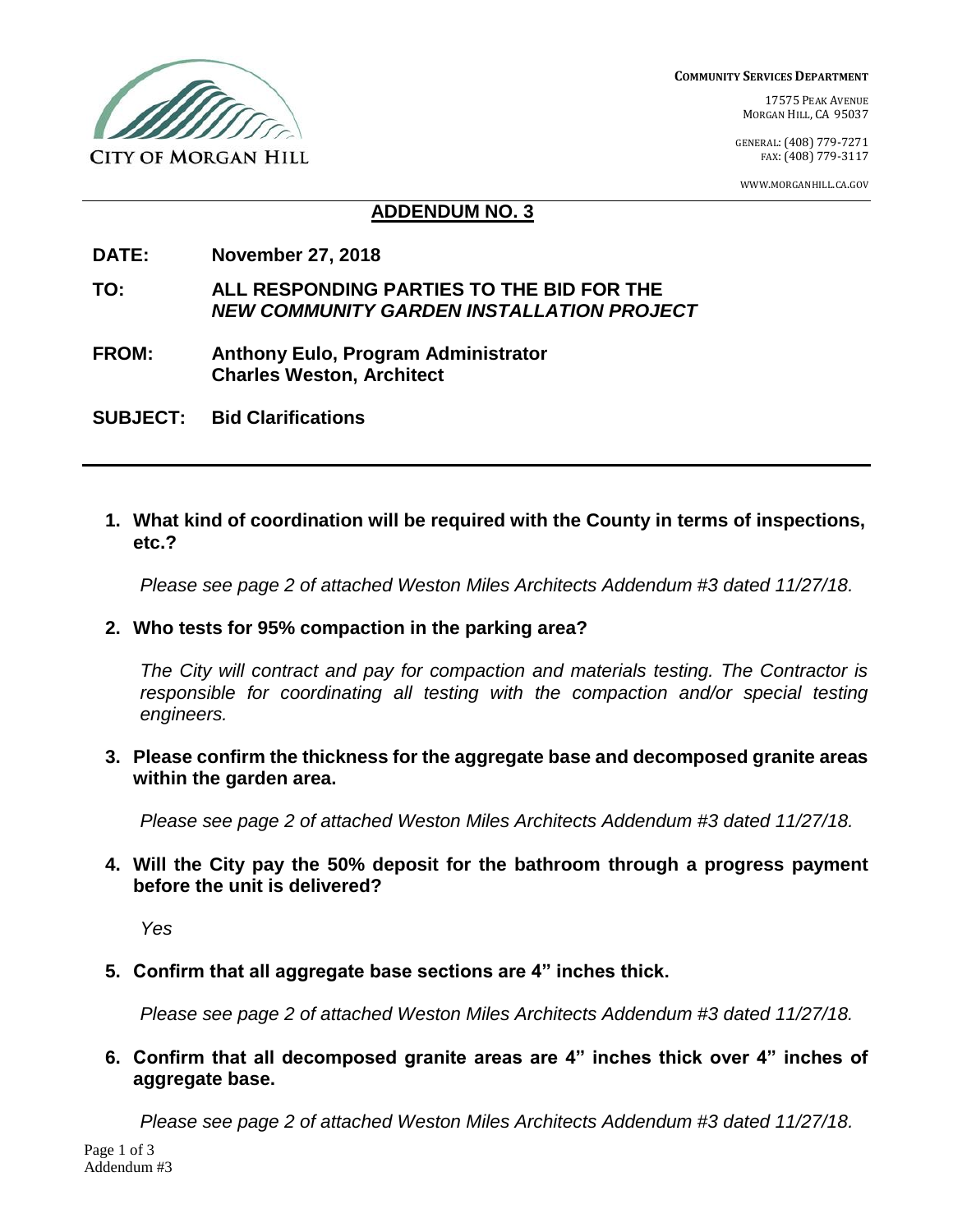

**COMMUNITY SERVICES DEPARTMENT**

17575 PEAK AVENUE MORGAN HILL, CA 95037

GENERAL:(408) 779-7271 FAX:(408) 779-3117

WWW.MORGANHILL.CA.GOV

**7. Can any excess native soil be spread onsite?**

*Yes*

**8. Are there any special requirements for any import soil that may be required to make grades?**

*No*

**9. Will the City pay for any compaction and/or material testing needed?**

*Yes, the City will contract and pay for compaction and materials testing. The Contractor is responsible for coordinating all testing with the compaction and/or special testing engineers.*

**10. Provide specifics for the metal edging material type (color/thickness/material) and/or preferred manufacturer.**

*Please see page 2 of attached Weston Miles Architects Addendum #3 dated 11/27/18.*

**11. Will the metal edging be placed around all planter beds in the decomposed granite area, or can the bed itself be used as the edge?**

*Since the beds will be installed at a later date, the Contractor will install the metal edge needed around the outside edge of the "Bed Areas," as shown on Sheet 4.2 of the plans.*

**12. Sheet L2.1 is noted as reference only, is the contractor doing any of the work on this sheet?**

*Yes, the "Reference" Label is in error. There is minor irrigation work for the contractor to do as noted on the sheet.*

- **13. The due date and time for the bids is unchanged. Bids are due on Tuesday, December 4, 2018 at 2:30 p.m.**
- **14.This Addendum #3 includes the attached Weston Miles Addendum #3 dated 11/27/18 with additional clarifications to the specifications and drawings.**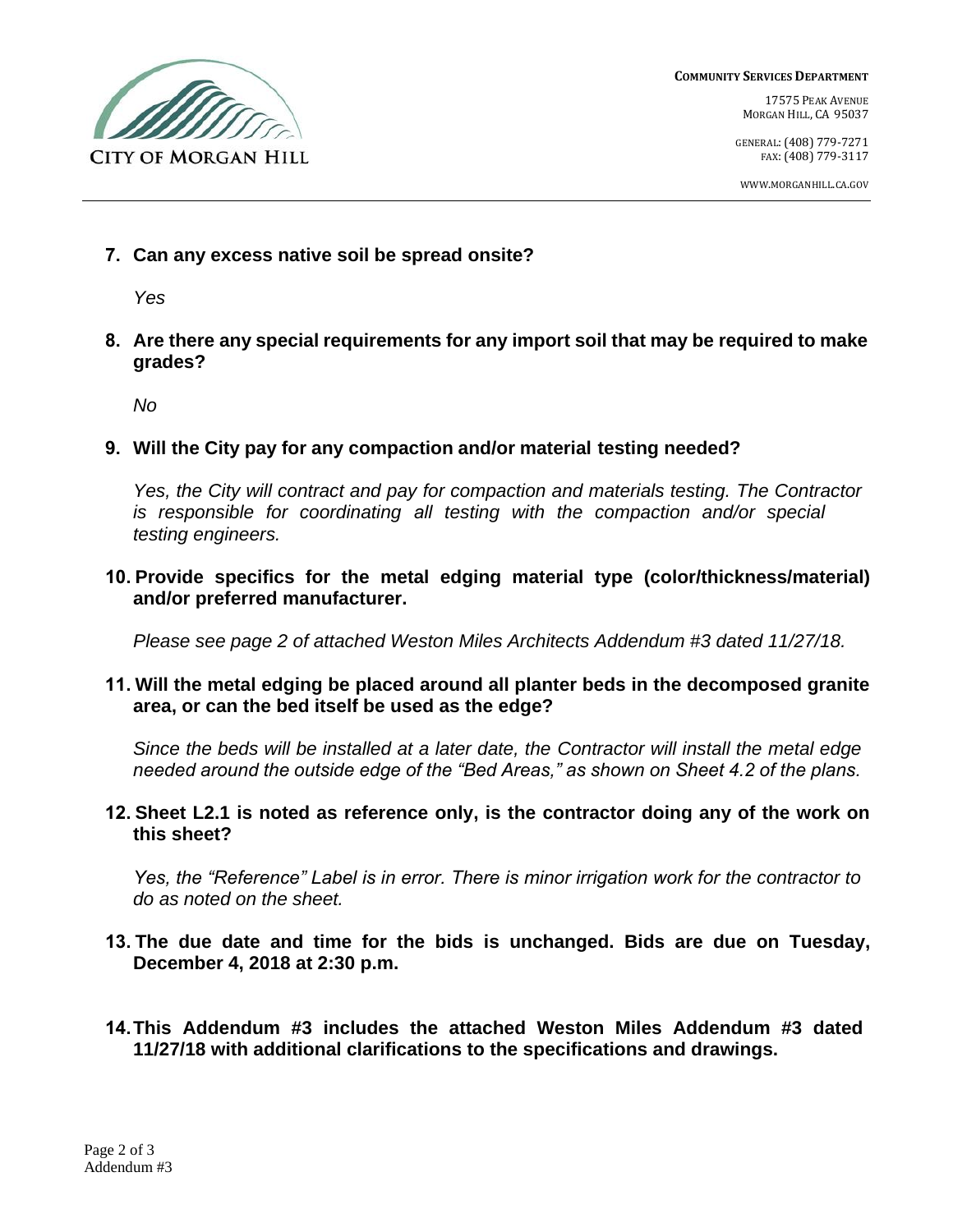

**COMMUNITY SERVICES DEPARTMENT**

17575 PEAK AVENUE MORGAN HILL, CA 95037

GENERAL:(408) 779-7271 FAX:(408) 779-3117

WWW.MORGANHILL.CA.GOV

## ADDENDUM ACKNOWLEDGMENT

Bidder acknowledges receipt of this addendum, which shall be attached to the proposal.

Contractor's Representative Date

## **THIS DOCUMENT AND THE ATTACHMENTS SHALL BECOME PART OF THE PROJECTS SPECIFICATION**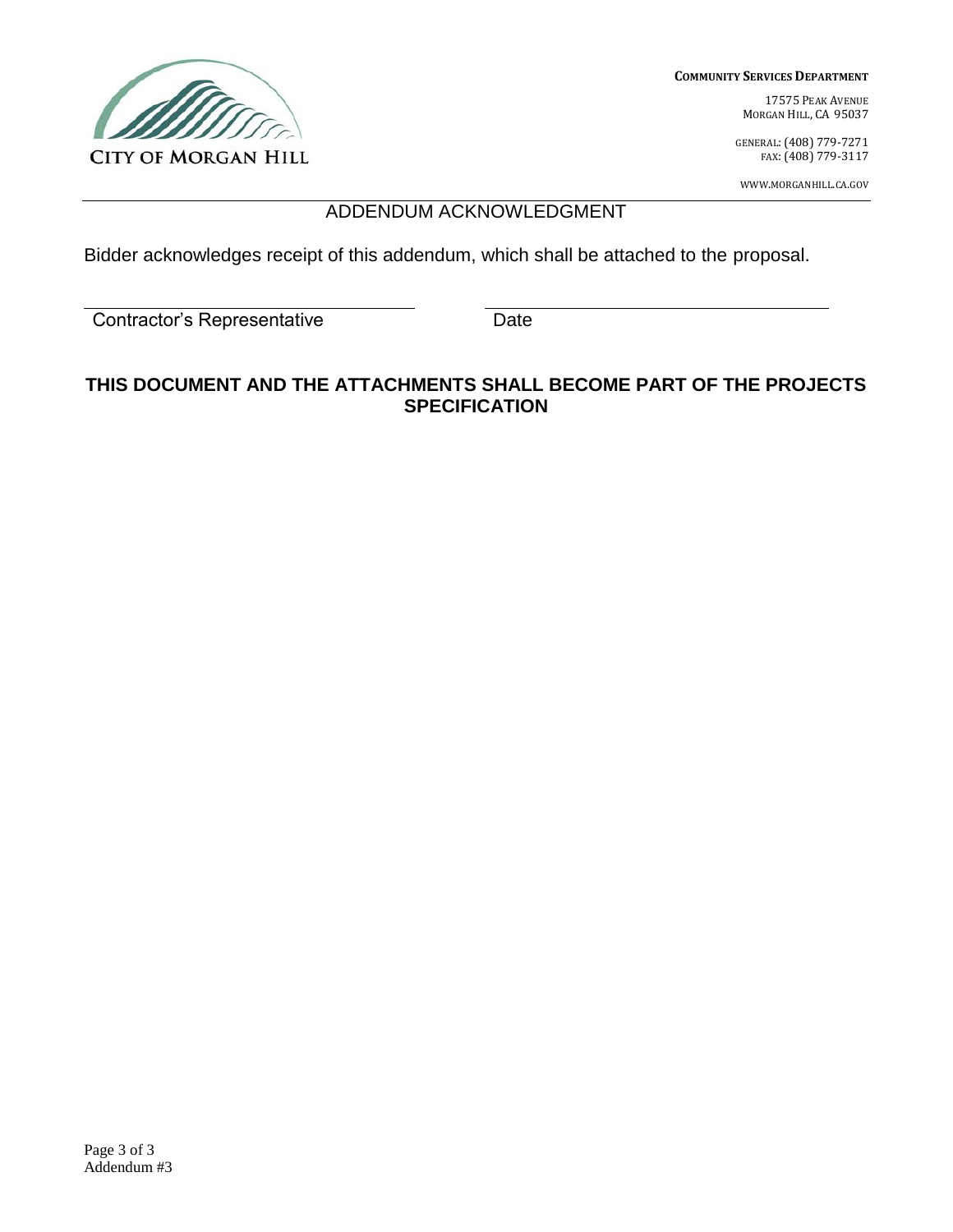



17500 Depot Street, Suite #200 Morgan Hill, California 95037

Tel: 408.779.6686 www.wmarchitects.com

# Addendum #03

| To:   | All Bidders             |              | <b>Project:</b> 18037 MH Community Garden |
|-------|-------------------------|--------------|-------------------------------------------|
| From: | Weston Miles Architects | <b>Date:</b> | 11/27/2018                                |

This Addendum forms a part of the Contract Documents and modifies the original Bidding Documents dated, **11/06/2018** as noted below. Acknowledge receipt of this Addendum in the space provided on the Bid Form. Failure to do so may subject the Bidder to disqualification.

I. CHANGES TO PRIOR ADDENDA: Addendum #2-Question #1

1. Revision to answer #1: Does the restroom structure need to be painted?

● Previous answer**:** *Yes, the restroom structure needs to be painted*

● **Revised answer:** *Yes, use KM-255 Acryshield primer on board and batten all edges & sides with 1 coat of KM-1247 Acrysheild - color by architect*

- II. CHANGES TO BIDDING REQUIREMENTS: N/A
- III. CHANGES TO BIDDING INFORMATION DATES: N/A
- IV. CHANGES TO AGREEMENT & OTHER CONTRACT FORMS: N/A
- V. CHANGES TO CONDITIONS OF THE CONTRACT: N/A
- VI. CHANGES TO THE SPECIFICATIONS:
	- 1. Color of the AC shingles Contractor to submit sample color options to architect for selection
- VII. CLARIFICATION OF SCOPE OF WORK:
	- 1. 18/A1.3 Use vibrating plate compactor over sub base & base to 95% compaction
	- 2. 01/A2.2 Roof structure over sink to have the following:
		- a. Gutter: 3" OGEE Galv
		- b. RWL:  $2'' \oslash$  Glav
		- c. Beam: Prime & Paint (Color TBD by Architect)
		- d. Post/Trim: Prime & Paint (Color TBD by Architect)
		- e. Fascia: Prime & Paint (Color TBD by Architect)
		- f. 2x6 shelf:2 coats sealer all edges and sides
	- 3. 9/A2.2 After the hole is constructed to accept the Clivus Multrum add 3" of ¾"ø gravel to bottom of tub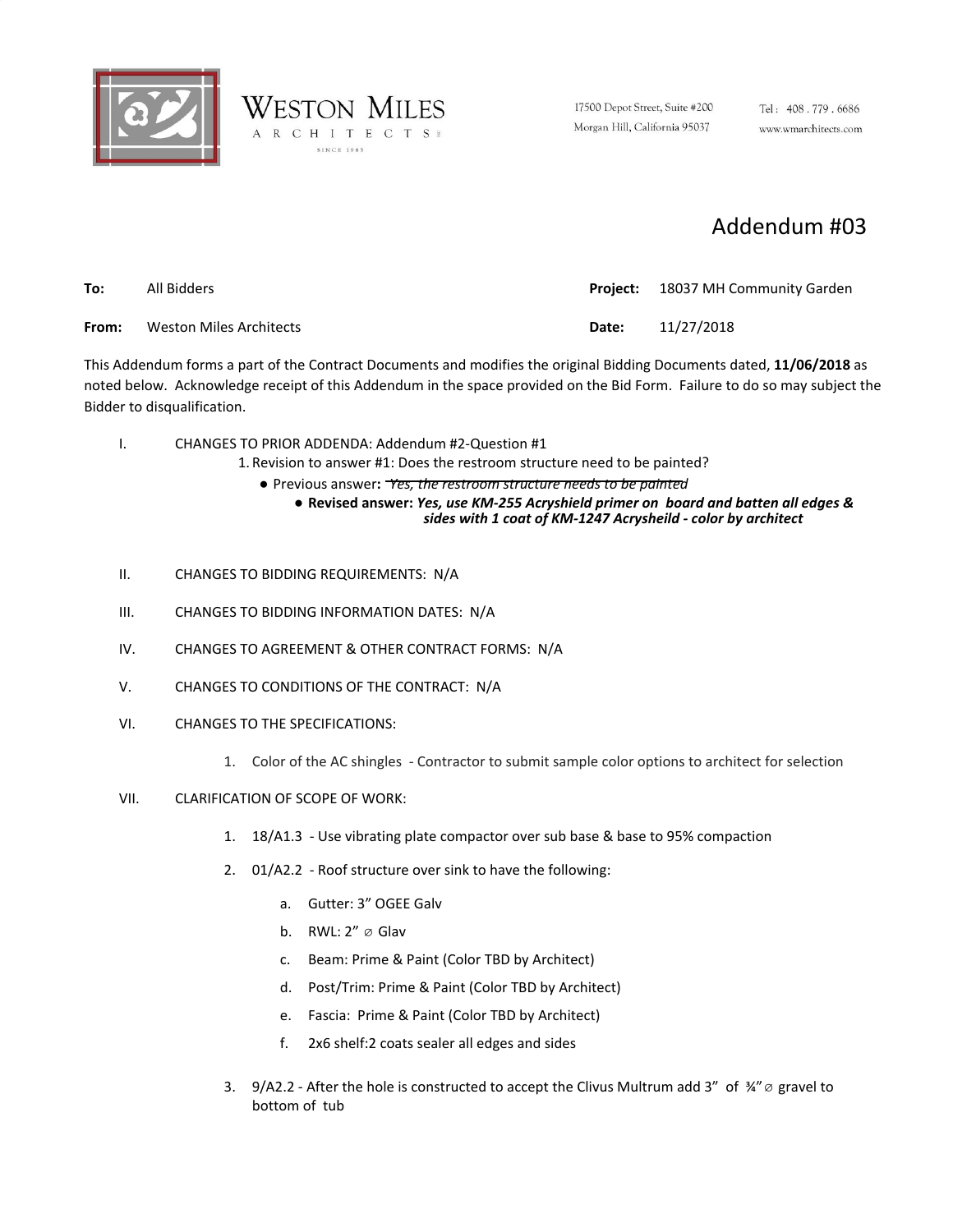



4. 2/A4.1 - Fence to be amerimax corrugated galvanized steel w/ corrugated siding w/ #8 & bonded washers

### VIII. CHANGES TO DRAWINGS:

- 1. A1.2 (See SK-1) Revised location of water tank and Clivus Multrum(See SK-1)
- 2. A2.2 (See SK-2) Revised size of water tank to 300 gallons

#### IX. PRE-BID RFI RESPONSES:

- 1. Confirm all aggregate base sections are 4" thick. **A: Yes, all aggregate base sections are 4" thick.**
- 2. Confirm that all decomposed granite areas are 4" thick over 4" of aggregate base. **A: Yes, all decomposed granite areas are 4" thick over 4" of aggregate base.**
- 3. Provide specifics for the metal edging material type (color/thickness/material) and or preferred manufacturer. **A: EverEdge-lawn-Edging, Classic Cor-ten 1.5mm 1-800-733-4146**
- 4. Please confirm the thickness for the aggregate base and decomposed granite areas within the garden area. **A: 4"**
- 5. What kind of coordination will be required with the County in terms of inspections, etc.? **A: For placement of Clivus multrum and underground water holding tank**

### X. DEDUCTIVE ALTERNATES: N/A

Lesley Miles, A.I.A. Architect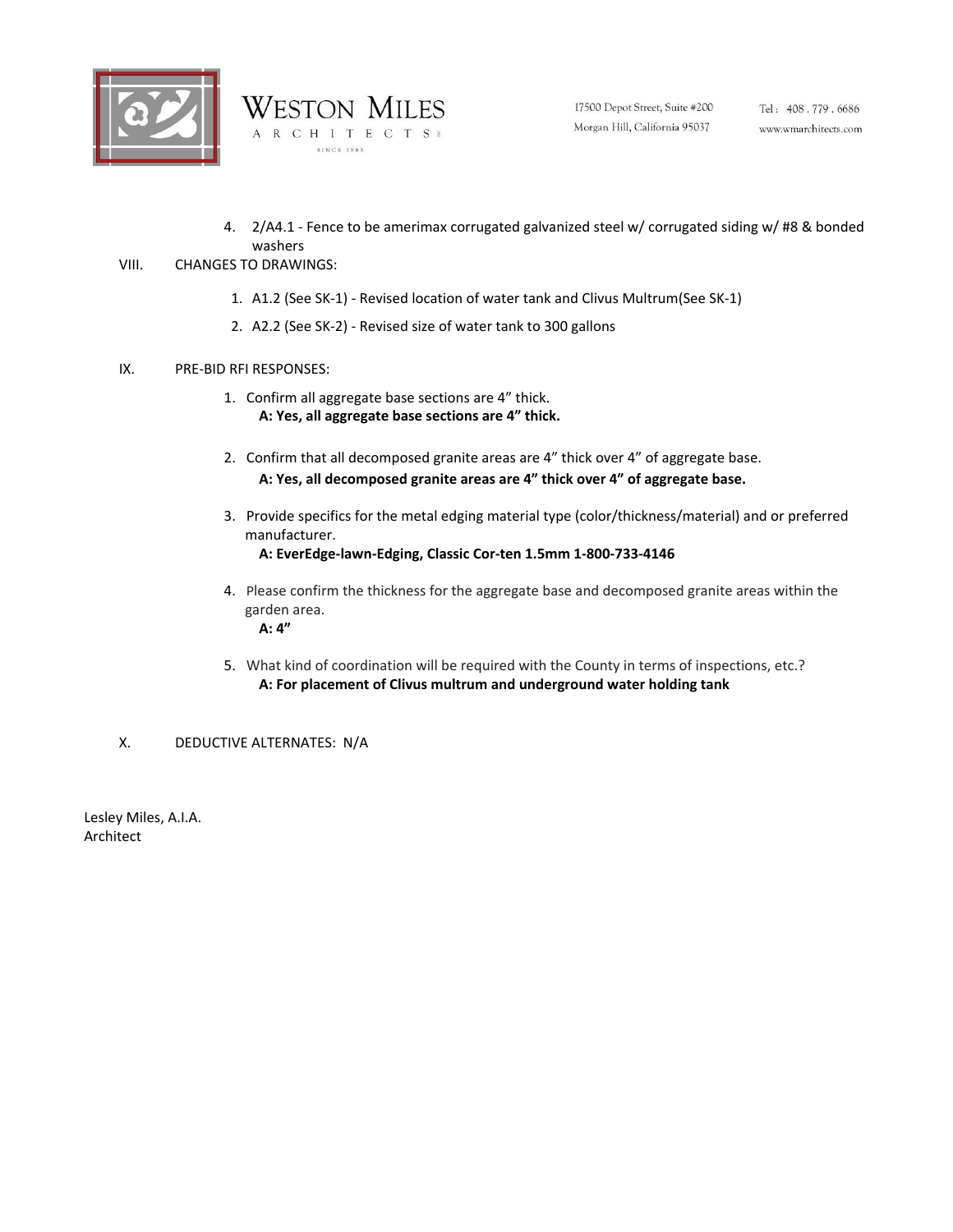